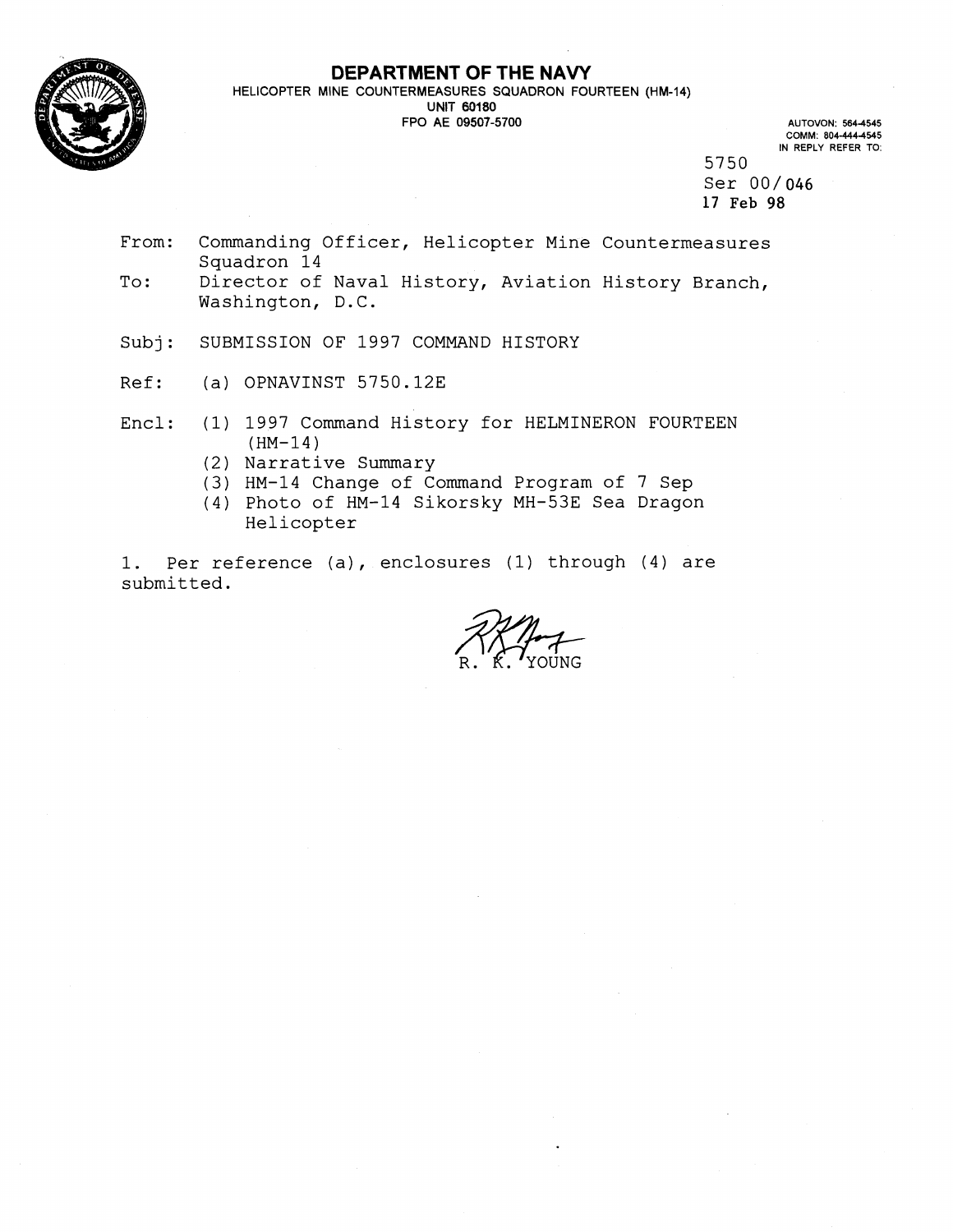#### **1997 COMMAND HISTORY FOR HELMINERON FOURTEEN (HM-14)**

HM-14 is based at Naval Air Station Norfolk, Virginia. The Squadron reports operationally to Commander, Mine Countermeasures Squadron Two (MCMRON 2) and administratively to Commander, Helicopter Tactical Wing, U.S. Atlantic Fleet (COMHELTAC WINGLANT) . HM- 14 combines all the capabilities and responsibilities associated with an Airborne Mine Countermeasures (AMCM) squadron to include mission systems and equipment and the computer hardware and software required for conducting mine hunting/minesweeping operations. HM-14 provides a rapid response AMCM capability worldwide. The squadron is manned to operate and maintain twelve Sikorsky MH-53E Sea Dragon aircraft, numerous minesweeping and rninehunting devices and related equipment, and provides expertise required for planning, executing and evaluating the effectiveness of a complete minesweeping operation. CDR J.D. Scott was relieved by CDR R.K. Young as the Commanding Officer on 5 September 1997. CDR B.F. Dagnall assumed the duties of Executive Officer.

#### **CHRONOLOGY OF EVENTS, 1 JANUARY** - **31 DECEMBER 1997**

#### **January**

15-30 - Eight aircraft embarked aboard USS INCHON for **GOMEX** 97- 1

#### **Februarv**

27 - HM-14 deployed in support of EURO 97

#### **March**

1 - HM-14 embarked 8 aircraft onboard the USS INCHON for EURO 97 deployment. HM- 14 DET 3 (4 aircraft) remained in Norfolk. 14-17 - Conducted VOD operations aboard USS INCHON

#### **April**

4 - Conducted VOD operations aboard USS INCHON

22-30 - Conducted NATO exercise (BLUE HARRIER 97) in the Kattegat Straits near Denmark

-

#### *May*

8 - DET **3** provided external lifl support of a grounded buoy to USCG

12-16 - Conducted VOD operations aboard USS INCHON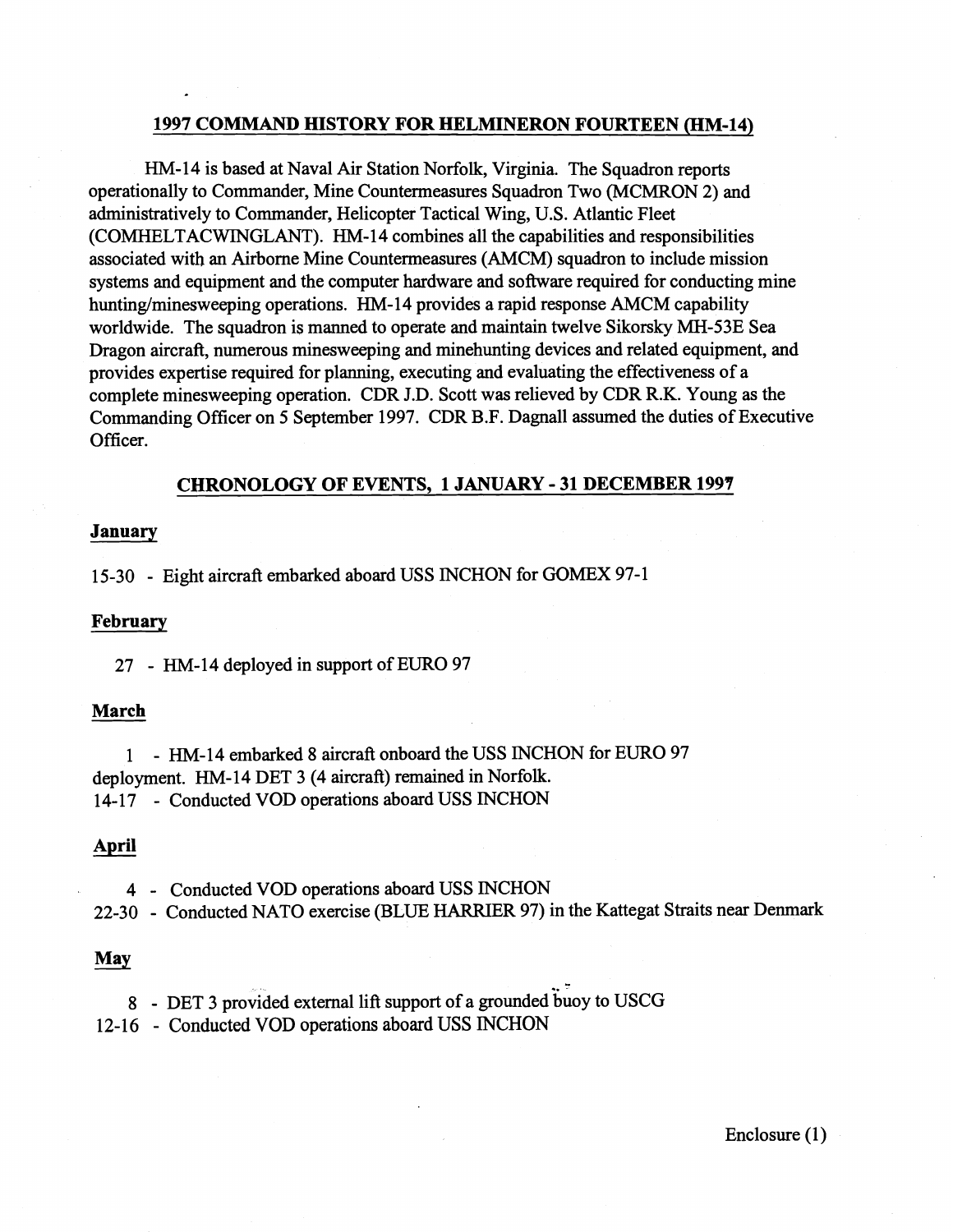- 20-29 Conducted NATO exercise (OLIVES VERTES 97) in the Mediterranean Sea
- 22-24 Conducted VOD operations aboard USS INCHON
	- 22 DET 3 provided VOD support to USS ROOSEVELT

# **June**

- 3-1 1 Conducted NATO exercise (ALCUDRA 97) off the Spanish Balearic Islands
- 6-26 Conducted VOD operations aboard USS INCHON
	- 12 DET 3 provided VOD support to USS EISENHOWER
	- 13 DET 3 provided VOD support to USS STENNIS
	- 18 DET 3 provided VOD support to USS WASP

# **July**

- 5 Conducted VOD operations aboard USS INCHON
- 12 DET 3 provided VOD support to USS WASP
- 19 HM-14 eight aircraft deployment returned from EURO 97

# **August**

15 - Provided VOD support to USS STENNIS

18-22 - Completed Mine Warfare Readiness Certification Inspection and NATOPS Evaluation

- 18 Provided personnel support to JTFX 97-3
- 25-29 Completed Quality Review

# **September**

5 - HM- 14 change of command

# **October**

- 4 Provided VOD support to USS GEORGE WASHINGTON
- 9 Conducted paradrops with SEALS
- 23 Conducted paradrops with SEALS
- 24 Participated in COMHELTACWINGLANT change of command

# **November**

- 1 Conducted C-5 loadout with the Air Mobility Command (AMC)
- 15-20 Conducted VULCANEX 98-1, in the VACAPES operating area.
	- 19 HM-14 soccer team wins COMNAVBASE Soccer Tournament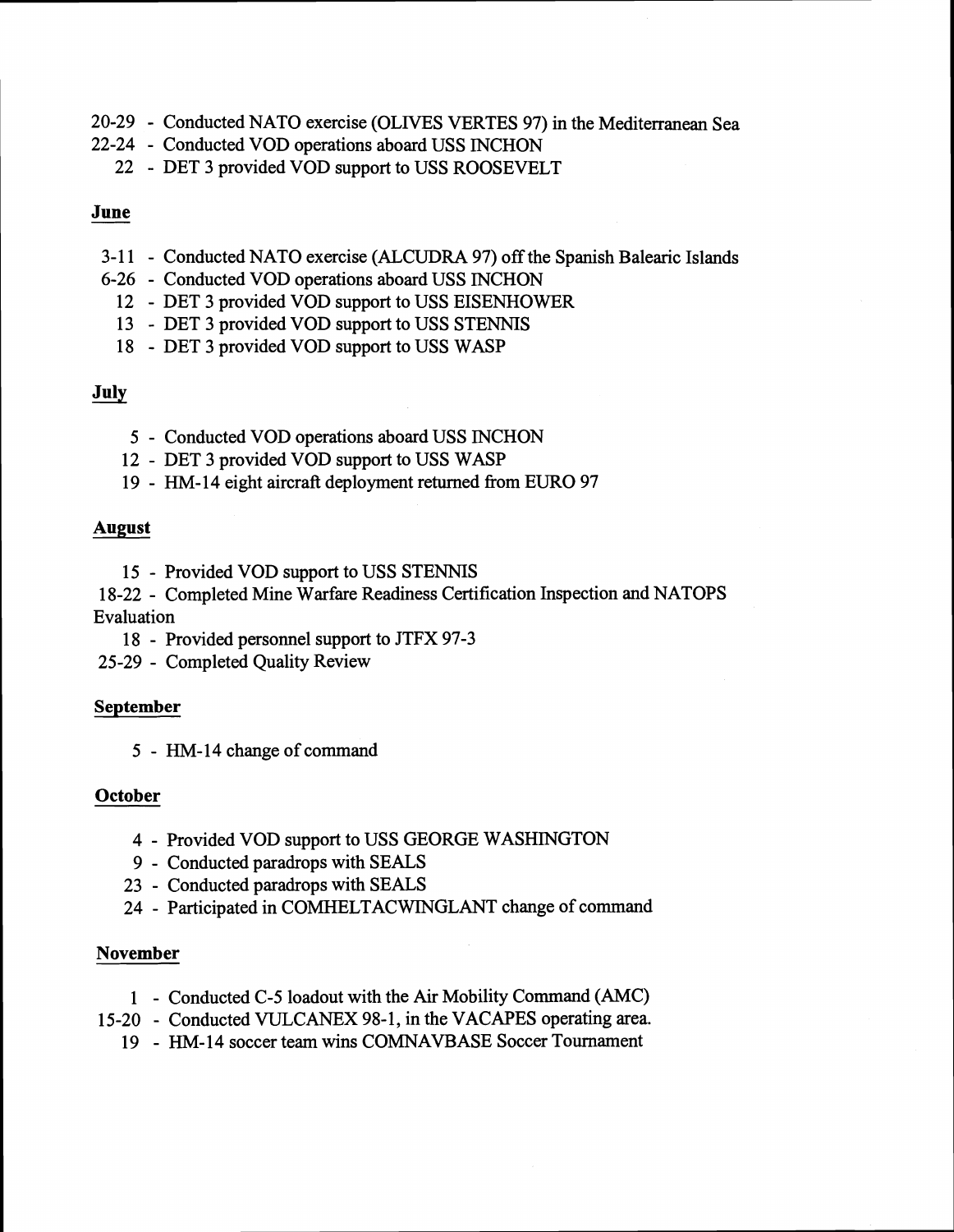# **December**

- **Provided VOD support to USS MOUNT WHITNEY**
- HM- **14 volunteers assisted in the American Red Cross Holiday Helper Program**
- **Provided VOD support to USS WHIDBEY ISLAND**
- **Conducted paradrops with SEALS**
- **Provided VOD support to USS SAIPAN**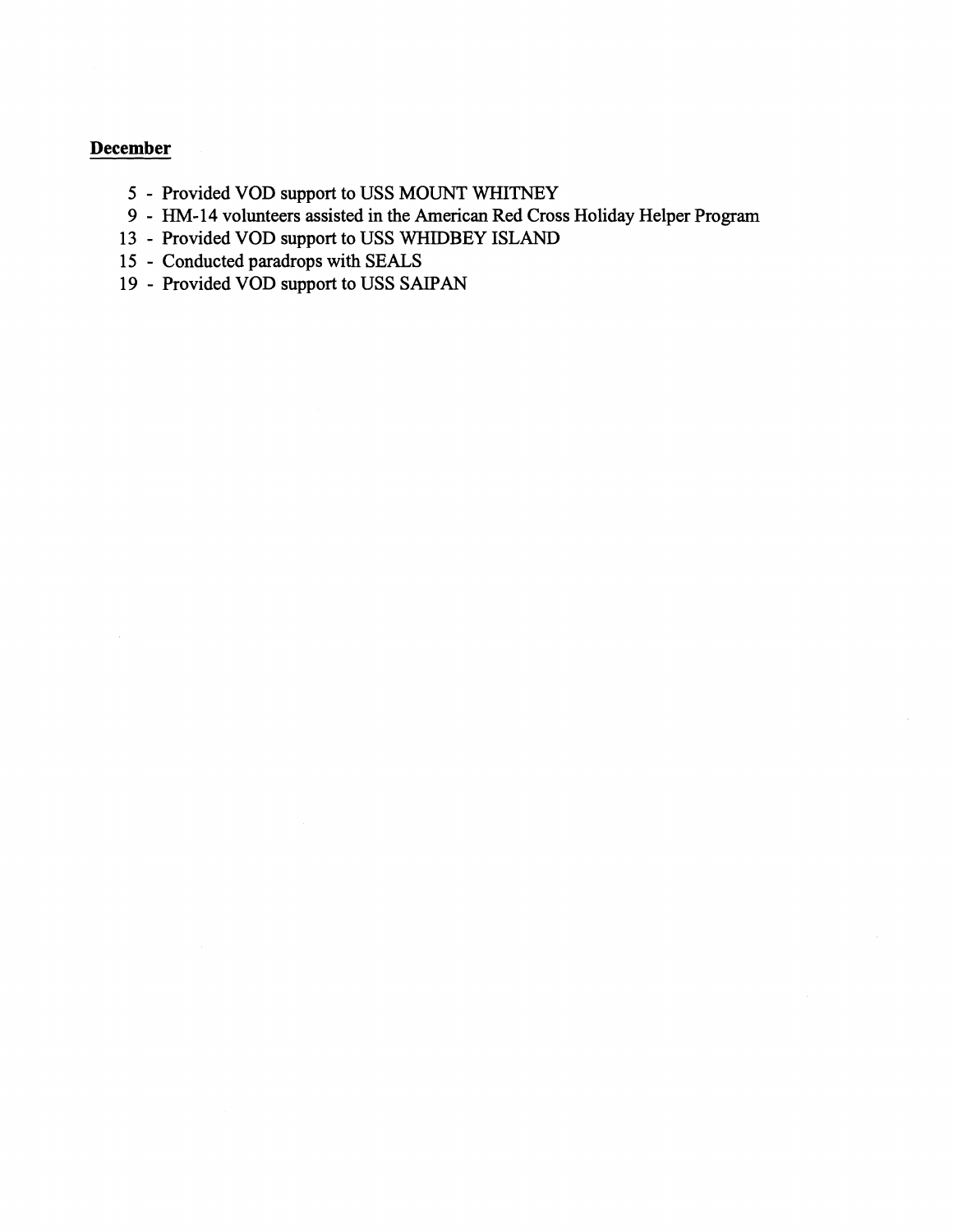# **NARRATIVE OF EVENTS**

#### **January**

GOMEX 97-1, a COMINEWARCOM-hosted exercise, was conducted as the final workup for EURO 97 and emphasized training on MK-103 and AN/AOS-14A mine sweeping/hunting systems. Eight aircraft embarked aboard USS INCHON (MCS-12) and completed 316.3 flight hours (111.2 embarked hours). HM-14 also conducted the fleet evaluation of the prototype Shallow Water Influence Minesweeping System (SWIMS), supporting the development and evaluation of advanced technology magnetic minesweeping systems. This exercise proved that eight aircraft is the optimum number for embarked AMCM operations. Significant training was conducted for flight deck personnel in the simultaneous handling of a large number of aircraft.

The squadron conducted routine training and operational flights logging 435.8 flight hours for the month.

# **February**

The squadron conducted routine training and operational flights logging 236.7 flight hours for the month.

#### **March**

HM- 14 embarked onboard the USS INCHON (MCS- 12) in Ingleside, TX with eight aircraft, 414 personnel, and over 400,000 pounds of weapons systems and equipment. This evolution validated AMCM operational wartime loading aboard the Mine Countermeasures Command Ship. The squadron deployed in support of **EURO** 97 under the operational command of Commander Mine Countermeasures Squadron Two (COMCMRON TWO).

The squadron conducted routine training and operational flights logging 373.2 flight hours for the month while enroute to the North Atlantic.

### **April**

Exercise Blue Harrier 97, NATO's largest and most comprehensive mine warfare exercise, was conducted in the Kattegat Straits near Denmark under the direction of Commander Baltic Approaches (COMBALTAP). Exercise participants included mine warfare forces from Belgium, Canada, Denmark, France, Germany, Italy, the Netherlands, Norway, United Kingdom, and the United States, as well as Standing Naval Force Channel.

During exercise Blue Harrier 97, limited bottom mapping of the Southern Kattegat was successfully conducted prior to the start of the exercise. Later comparisons of the same area during the exercise identified new contacts which were quickly identified as probable mines. Bottom mapping offers the potential of significantly reducing the number of non-mine contacts, allowing EOD efforts to be efficiently focused on the threat.

During the exercise, HM-14 conducted AN/AQS-14A, MK-103, and SWIMS missions.

Enclosure (2)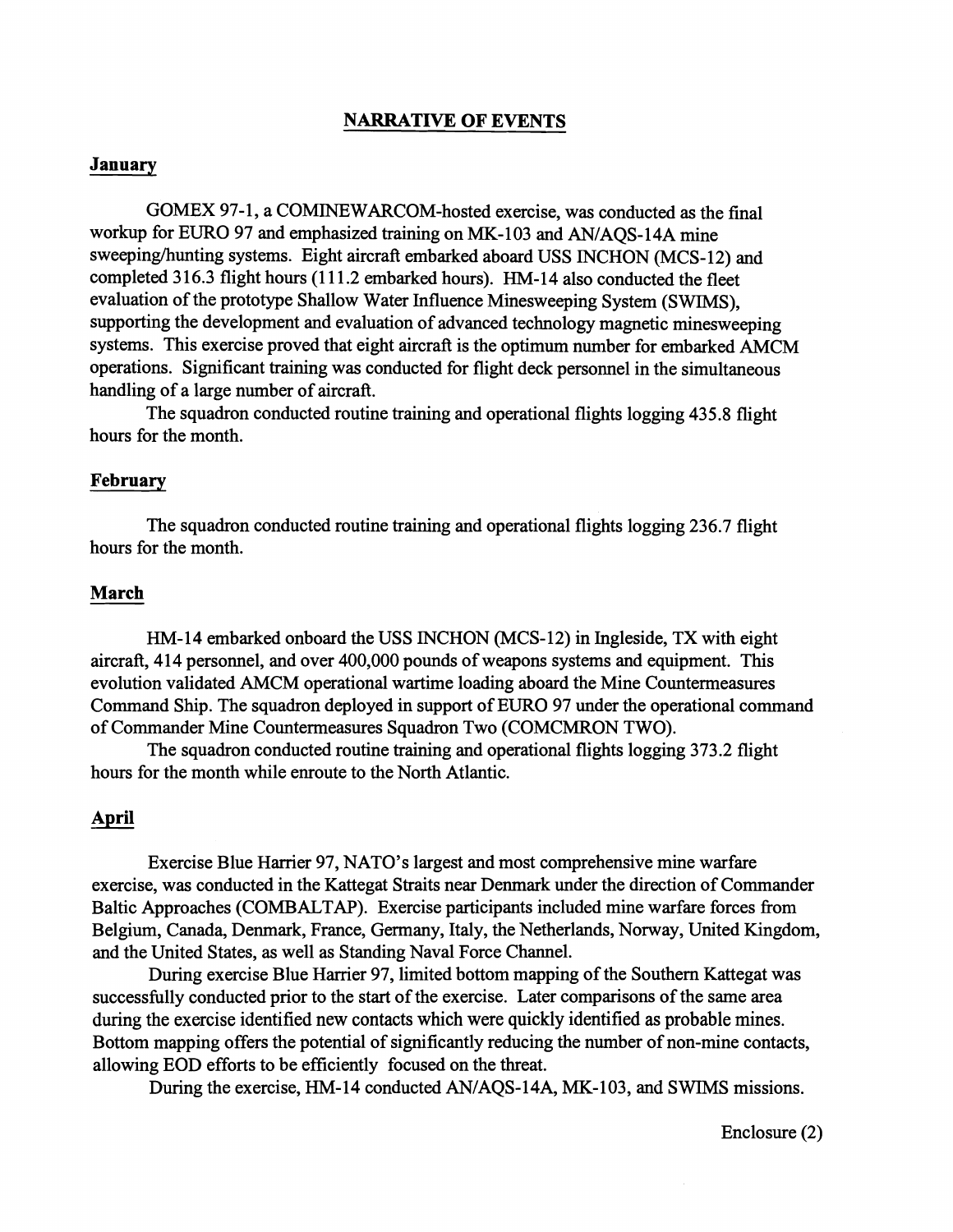Accomplishments included: completing 66 of 68 scheduled sorties, flew 270.9 flight hours and 179.4 tow hours, covered 1854.1 linear miles and 198.2 square miles, and detected 8 mines, including 3 W.W.11 mines which had gone undetected for over 50 years.

The squadron conducted routine training and operational flights logging 423.3 flight hours for the month.

### *May*

Exercise Olives Vertes was the mine warfare portion of the larger integrated NATO exercise Iles Dior conducted in the Mediterranean Sea off the southern coast of France under the direction of Commander Mediterranean Forces (CECMED). Mine warfare forces fiom seven NATO countries participated in the exercise. During the exercise, HM-14 conducted AN/AQS-14A operations completing: 78 of 80 scheduled sorties, covered 1220.5 linear miles and 138.2 square miles, and located 88% of the exercise mines.

The squadron conducted routine training and operational flights logging 416 flight hours for the month.

#### **June**

Exercise ALCUDRA 97 was a mine warfare exercise conducted by CONTEMECOM of the Spanish Navy. Conducted off the Spanish Balearic Islands, it included mine warfare participants from eight NATO countries. HM-14 conducted AN/AQS-14A operations completing: 92 of 99 scheduled sorties, flew 301.4 hours and 184.5 tow hours, covered 1921.2 linear miles and 185.3 square miles, located 88% of the exercise mines and ten decoys.

Although HM-14's primary mission is AMCM, frequent tasking was received to provide short-fused, essential logistic support. The VANGUARD provided requested services 100% of the time, moving 231 passengers (including 4 MEDEVAC missions), 25,500 lbs of mail and 62,100 lbs of cargo during EURO 97.

The squadron conducted routine training and operational flights logging 416.8 flight hours for the month.

### **July**

HM-14 returned to Norfolk from the EURO 97 deployment, concluding the longest scheduled deployment of an AMCM squadron in over 11 years. During the deployment, the squadron completed 462 mishap-free mission sorties amassing 1451.7 operational flight hours (1336.6 embarked hours), 937 daylnight DLQ's, and 695.2 operational tow hours while successfully clearing over 5000 linear nautical miles in less than 20 days of operational exercise tasking. The squadron received commendations from CNO, CINCUSNAVEUR, SIXTH FLEET, CMWC, and SECOND FLEET.

During the EURO 97 deployment, HM-14 spearheaded the tactical employment of the AN/AQS-14 sonar as an alternative to the MK-103 against the shallow moored mine threat. Operating the AQS-14 in the 10 foot depth mode allowed for a more rapid and efficient exploratory search rate against the moored mine threat while eliminating the cumbersome requirement for support spotter helicopters. This new tactic was effectively employed during all three EURO 97 exercises resulting in significantly reduced mine clearance timelines by a factor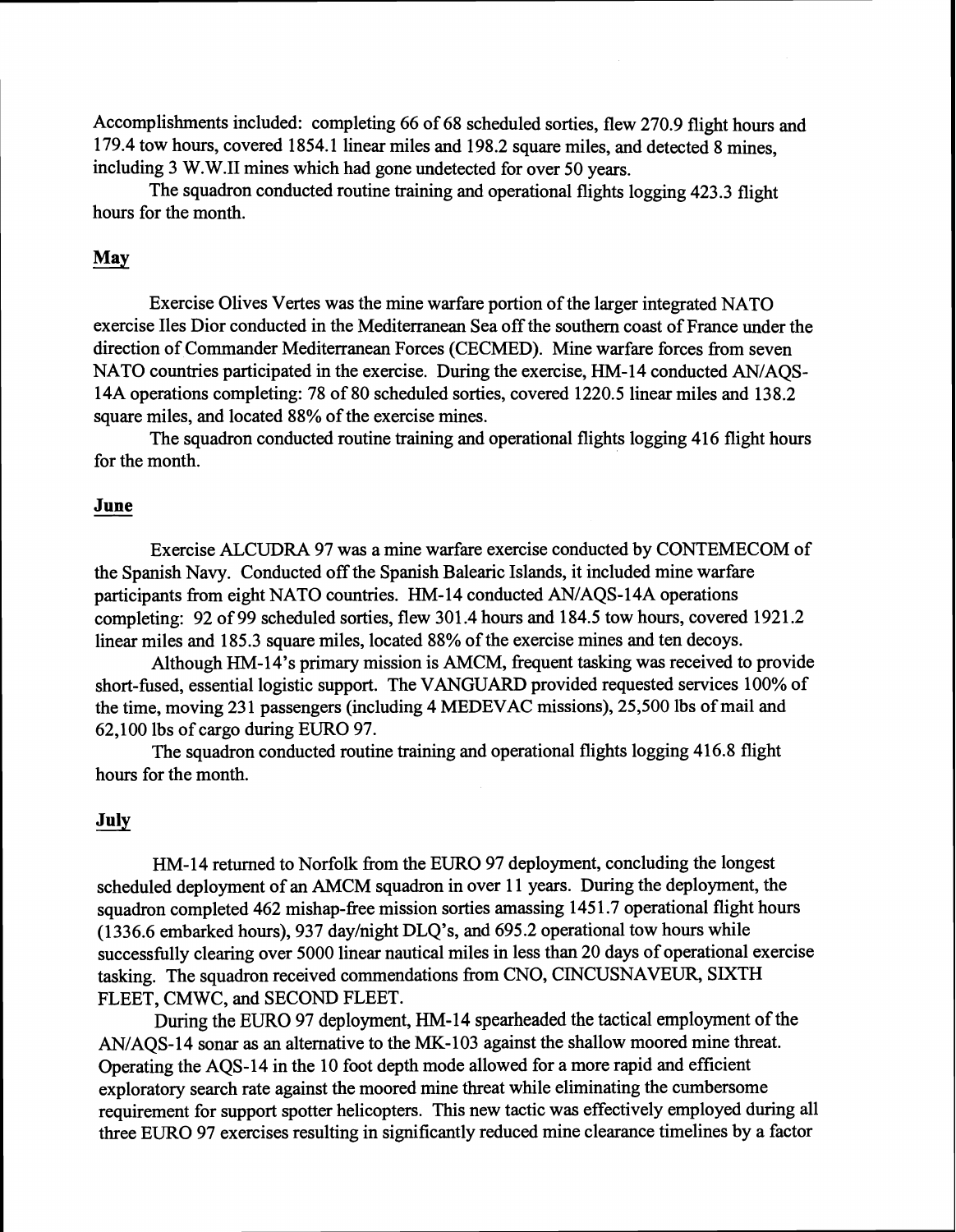of two over those during Blue Harrier 93. Moreover, the squadron successfully located over 87% of available moored mine opportunities which were later successfully reacquired by U.S. and Allied MCMV's and EOD divers.

During EURO 97, the squadron employed the AN/AQS-14 environmental reconnaissance capacity. This new tactic allowed the MCM Commander to rapidly assess environmental conditions in assigned areas and alter tactics as required to more successfitlly prosecute the mine threat or reconmend diversions. The linear coverage rate of the AQS-14 provides a virtual real time assessment of bottom type and/or clutter density over a large geographic area in a matter of hours.

Also during EURO 97, the SEABIRD profiler was deployed fiom MH-53E helicopters to rapidly gather specific environmental data critical to successful sonar operations. Operating in this capacity, the MCM commander was able to gather environmental data fiom an approximately 100 sq. NM area.

The squadron conducted routine training and operational flights logging 185 flight hours for the month.

### **August**

The squadron conducted routine training and operational flights logging 315.2 flight hours for the month.

### September

The squadron conducted routine training and operational flights logging 232.3 flight hours for the month.

### **October**

The squadron conducted routine training and operational flights logging 422.7 flight hours for the month.

### **November**

To maintain rapid deployment capabilities, HM-14 worked in concert with Commander, Helicopter Tactical Wing, U.S. Atlantic Fleet and the Air Mobility Command (AMC) to conduct annual C-5 Loadout Training. Forty-seven personnel were qualified in the Equipment Palletization Course and twenty-three personnel were qualified in the week-long Aircraft Planners Course. The process culminated in practical training for 120 Active Duty and SELRES personnel, who performed two complete MH-53E mission loads onto a C-5 transport aircraft. The squadron maintains a thorough understanding of how to efficiently stage equipment for loadout in order to provide a rapid deployable capability for regional CINC contingency operations.

HM-14 conducted an in-house exercise, VULCANEX 98-1. Utilizing eight aircraft, the squadron completed 60 sorties, 178.3 flight hours and 102.0 tow hours achieving 1205.8 linear miles under tow covering 127.2 square nautical miles. The results of this highly important exercise, which was conducted in a simulated shipboard environment, provided vital planning